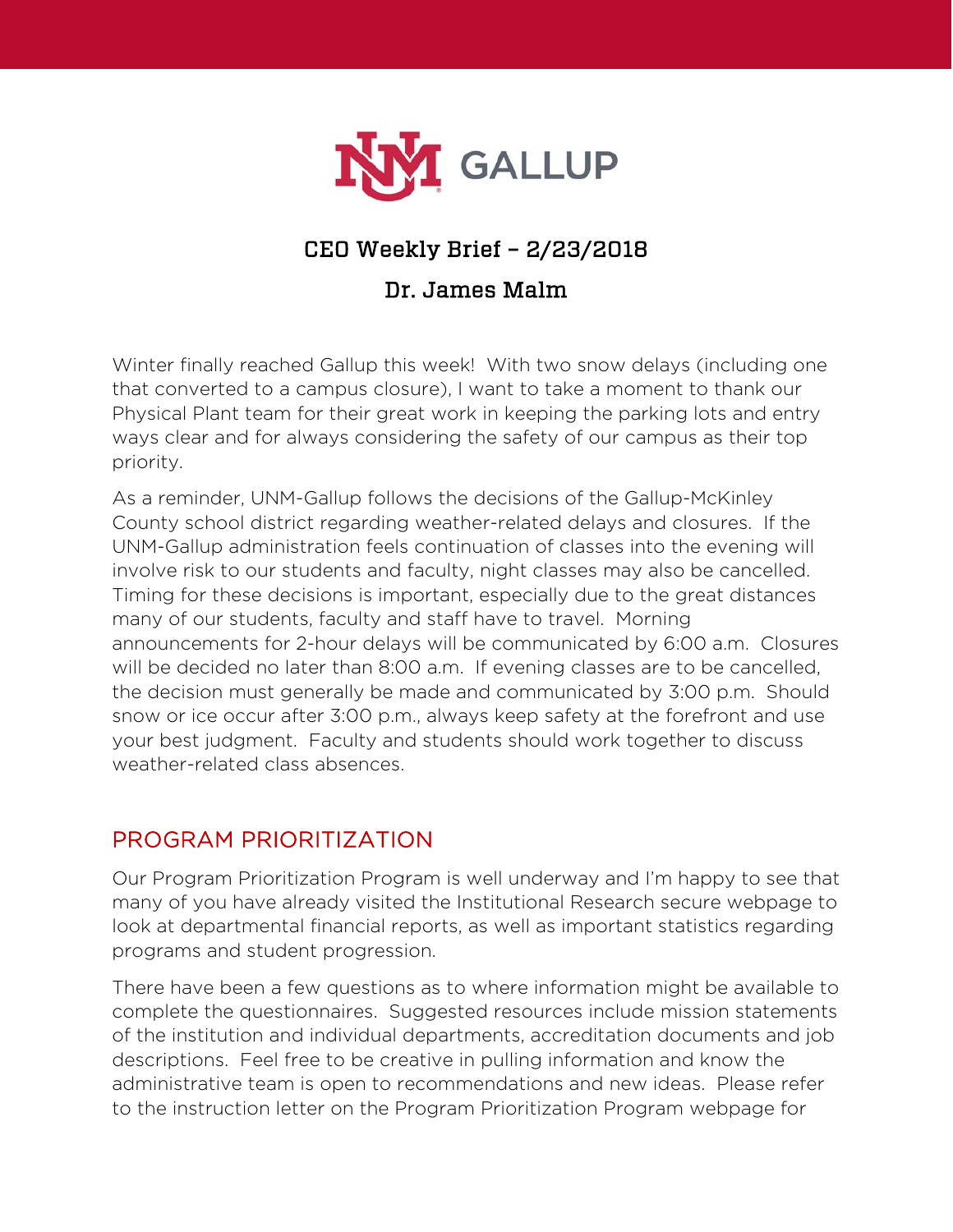further direction. By the end of next week there should also be a depository on the webpage to allow for document uploading and submission.

| https://www.gallup.unm.edu/pdfs/IndexCEOletter20180216.pdf |
|------------------------------------------------------------|
|------------------------------------------------------------|

|                       | Office of the Chief Executive Officer                                                                                                                                                                                                                                                                                                                                                                   |
|-----------------------|---------------------------------------------------------------------------------------------------------------------------------------------------------------------------------------------------------------------------------------------------------------------------------------------------------------------------------------------------------------------------------------------------------|
|                       |                                                                                                                                                                                                                                                                                                                                                                                                         |
|                       |                                                                                                                                                                                                                                                                                                                                                                                                         |
| February 14, 2018     |                                                                                                                                                                                                                                                                                                                                                                                                         |
|                       | Bear Litruaryity of Alew Maxists - Gallup Buildet Index Leaders,                                                                                                                                                                                                                                                                                                                                        |
| and salary increases. | Our enrollments and revenue are down from last year. We are facing a \$500,000 shortfull this year that<br>will before as a structural deficit next year when compounded by state performance measure shortfield                                                                                                                                                                                        |
|                       | These are extentionally challenging times for us as we come under increasing pressure to accomplish<br>four Blaugs at UNAN Gallup: Increase revenues, decrease expenses, improve quality and direngthen<br>resultation. (Dickesse, 3063)                                                                                                                                                                |
|                       | In response to these pressures, we are embarking on a program prioritization process. We will take the<br>treat three weeks - with a hilarch 3 deadline - to puch historic financial, enrothment and degree<br>production data to all of our budget index area managers while putting goal-measure-exidence and value.<br>to mission and efficiency narratives than them.                               |
|                       | The data and narratives will be used by the Chief Executive Cifficer's senior leadership faam - from<br>Business Operations, Instrumine and Student Affairs - to plat each budget index area in the quadrants of<br>efficiency and effectiveness. The plots will be used to inform our budget building as we begin the UNM -<br>FILE Department Budget Planner Process on March LZ.                     |
|                       | An otes pupilita to directable puts will be oceted and continuously updated on the secure unity Contrar<br>Authentication site www.chapin.upm.exultauh<br><b>Chairman and Contact State</b><br>is the 1920 of transporency and full disclesure, this is working management data for our internal une<br>into: Please note the Elorisman on the website.                                                 |
|                       | Our Utilit-Bellup Locel Advisory Boerd cheired by Keish Kicherds, Peculis Assembly Budget Review<br>Committee chaired by Sylvia Andrew and our Strategic Plan Refract Initiative chaired by John<br>Dimmerman from the Fesulty Assembly Lang Renge Plenning and Resource Committee will work in<br>parallel to each other and the program priorhipation process in our collaborative Fridi budget work. |
|                       | Topsther un will produce a balanced budget for the full Soard of Separats Marting vists on May 13.                                                                                                                                                                                                                                                                                                      |
| <b>Best Regards</b>   |                                                                                                                                                                                                                                                                                                                                                                                                         |
| <b>TAMINA</b>         |                                                                                                                                                                                                                                                                                                                                                                                                         |
| <b>Dr. James Mem</b>  |                                                                                                                                                                                                                                                                                                                                                                                                         |
|                       |                                                                                                                                                                                                                                                                                                                                                                                                         |
|                       |                                                                                                                                                                                                                                                                                                                                                                                                         |

## LOCAL ADVISORY BOARD MEETING

The UNM-Gallup Local Advisory Board will meet Tuesday, February 27th at 1:00 p.m. in the Chief Executive Officer's Conference Room. The agenda is available for viewing at the link below. All meetings are open to the public.

<https://www.gallup.unm.edu/main/adm-srv/local-board.php>

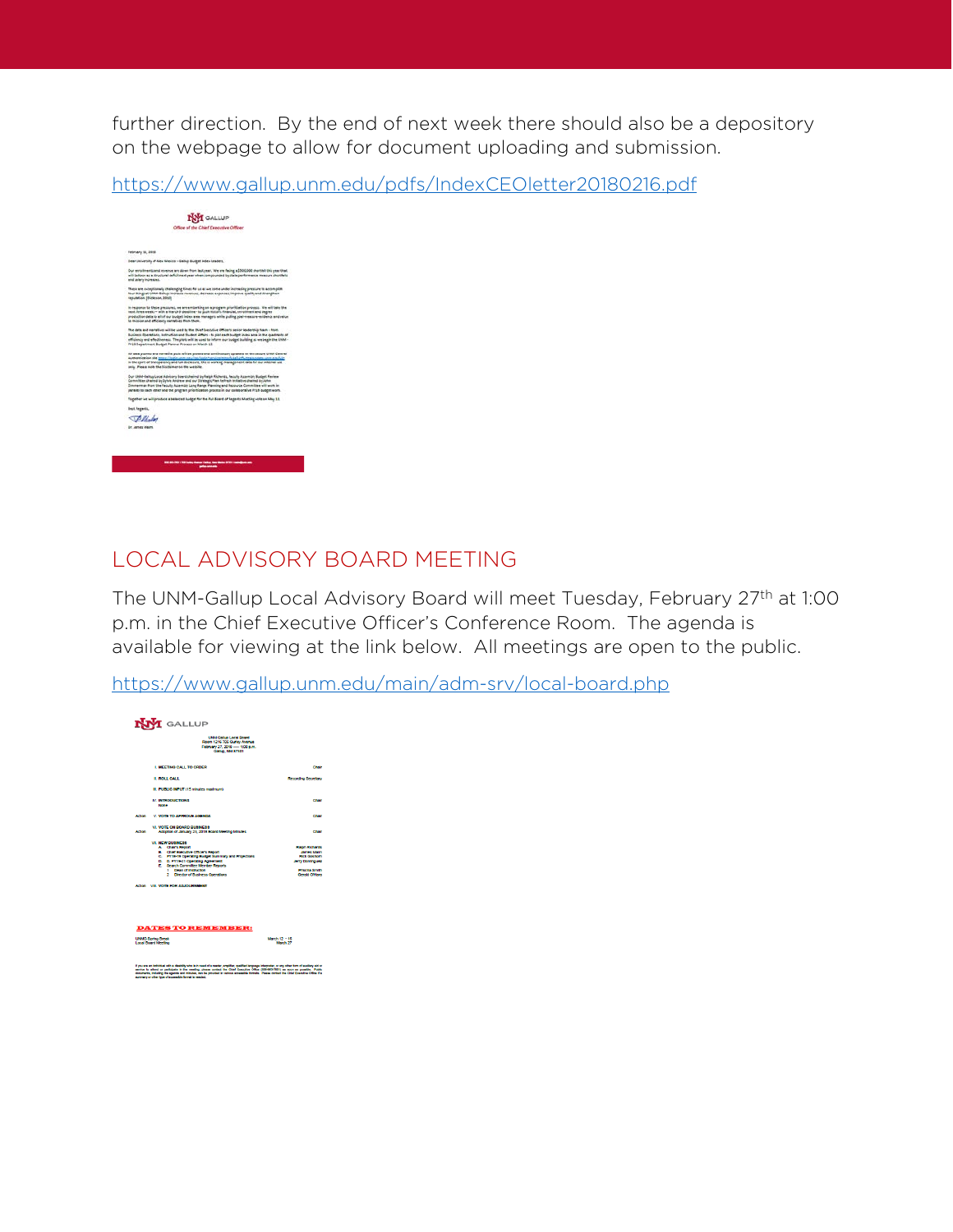### DEAN OF INSTRUCTION SEARCH

We hosted two Dean of Instruction candidates on our campus this week. Thanks to all who showed up to welcome Dr. William Brownsberger and Dr. Tarlochan Dhillon. The forums were well-attended and attendees posed thought-provoking questions to both candidates. The third candidate, Dr. Gouranga Banik, will reschedule his visit due to weather-related travel issues. Information will be released about his visit when details are confirmed.

# STUDENT KUDOS

### • Student Senate:

Congratulations to our newest Student Senate officers who were sworn into their positions at a luncheon today. Taking on new leadership roles are Jamy Malone, Secretary; Aya Mustafa, Treasurer; Leland Ben, Senator; and Shawn Jim, Senator.

### • Lobo Life Adventure:

Some of our more adventurous Lobos trekked to the top of Pyramid Rock last Friday with members of the University Communications and Marketing team to record the University's latest Lobo Life adventure. Lobo Life is an initiative of UNM aimed at promoting the University and the great out-of-classroom experiences available. These videos and photos are also being shared with the New Mexico Tourism Department to market educational opportunities in the state. See other adventures at:

#### <http://lobolife.unm.edu/>

The UNM-Gallup Lobo Life should be on the site soon!

#### • Emergency Medical Services Graduation:

It was my honor to speak at today's Emergency Medical Services commencement ceremony. Twenty-five students received certificates in EMT Basic and eleven were presented Intermediate EMT certificates. Some of these students have already passed their national exams and are working on state licensure. Congratulations to all the new graduates and the EMS Director, Sonya Damon.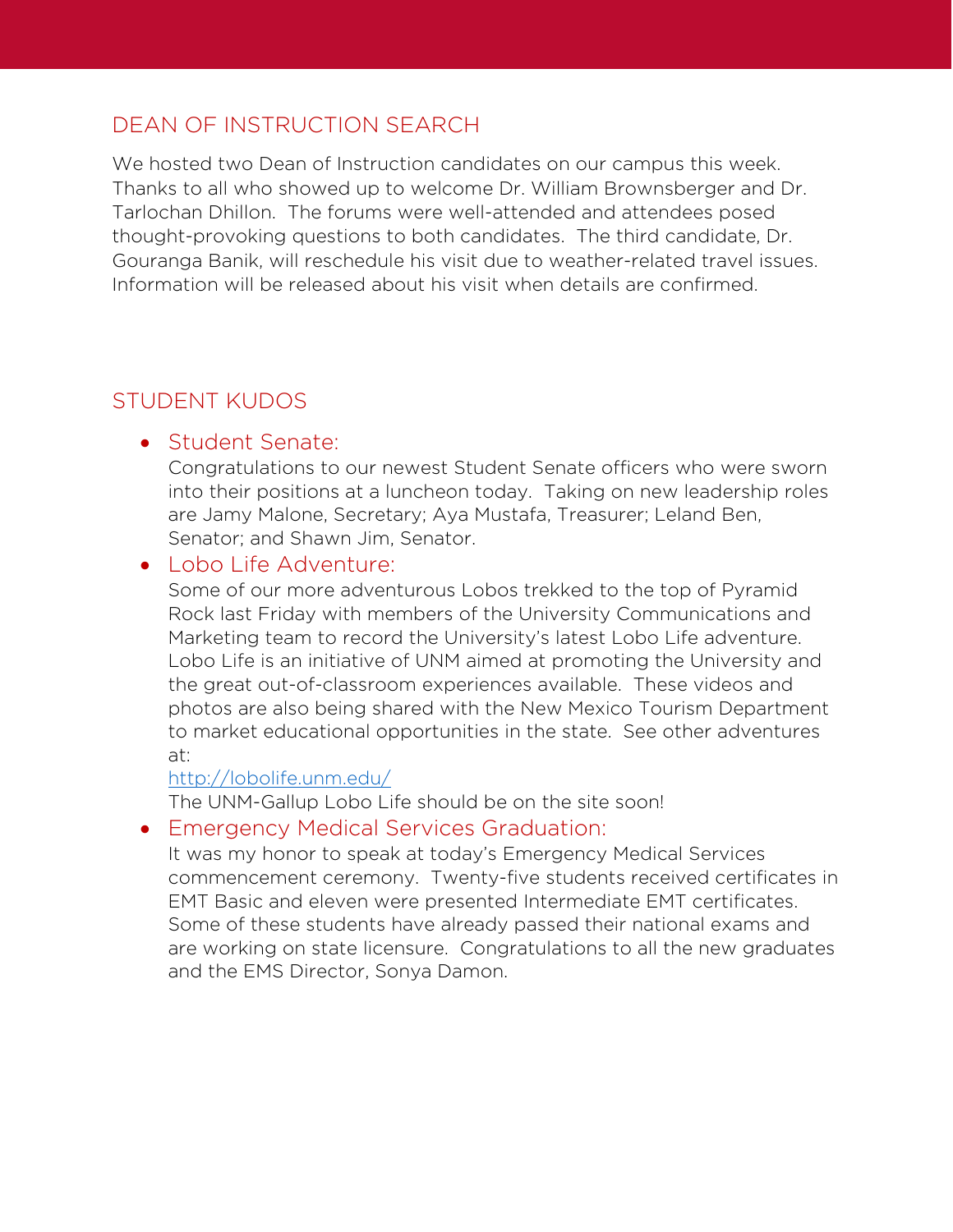

*Student Senate Meeting*



*EMS Graduation*

## CHAPTER HOUSE VISIT

At the invitation of Mr. Charles Long, I attended a meeting of the Becenti Chapter this past Sunday. Mr. Long is President of both the Becenti Chapter and the Gallup McKinley County School District Board of Education. I made a short presentation and extended greetings and goodwill from UNM-Gallup. I was warmly received and enjoyed a wonderful Navajo Taco dinner while visiting with chapter members. It is my privilege to stand shoulder-to-shoulder